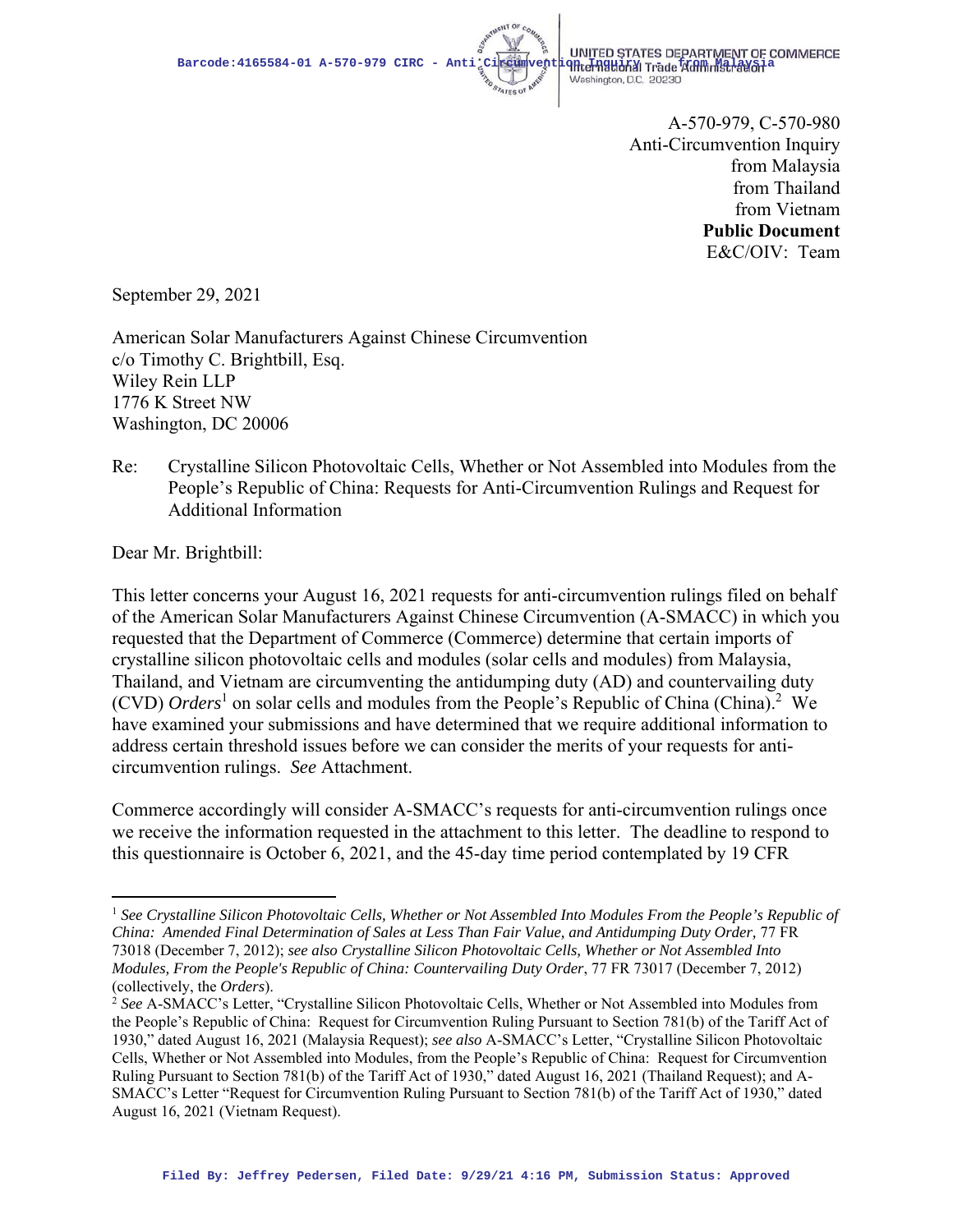351.225(c)(2) for Commerce to issue final rulings or initiate anti-circumvention inquiries will begin on the date that A-SMACC submits its response.

We note that the purpose of this request is to understand certain threshold issues. We may have additional clarification requests regarding the substance of your requests.

If you have any questions on this matter, please contact Jeffrey Pedersen at (202) 482-2769 or Lingjun Wang at (202) 482-2316.

Sincerely,

Conerado

Abdelali Elouaradia Director, Office IV AD/CVD Operations

Enclosed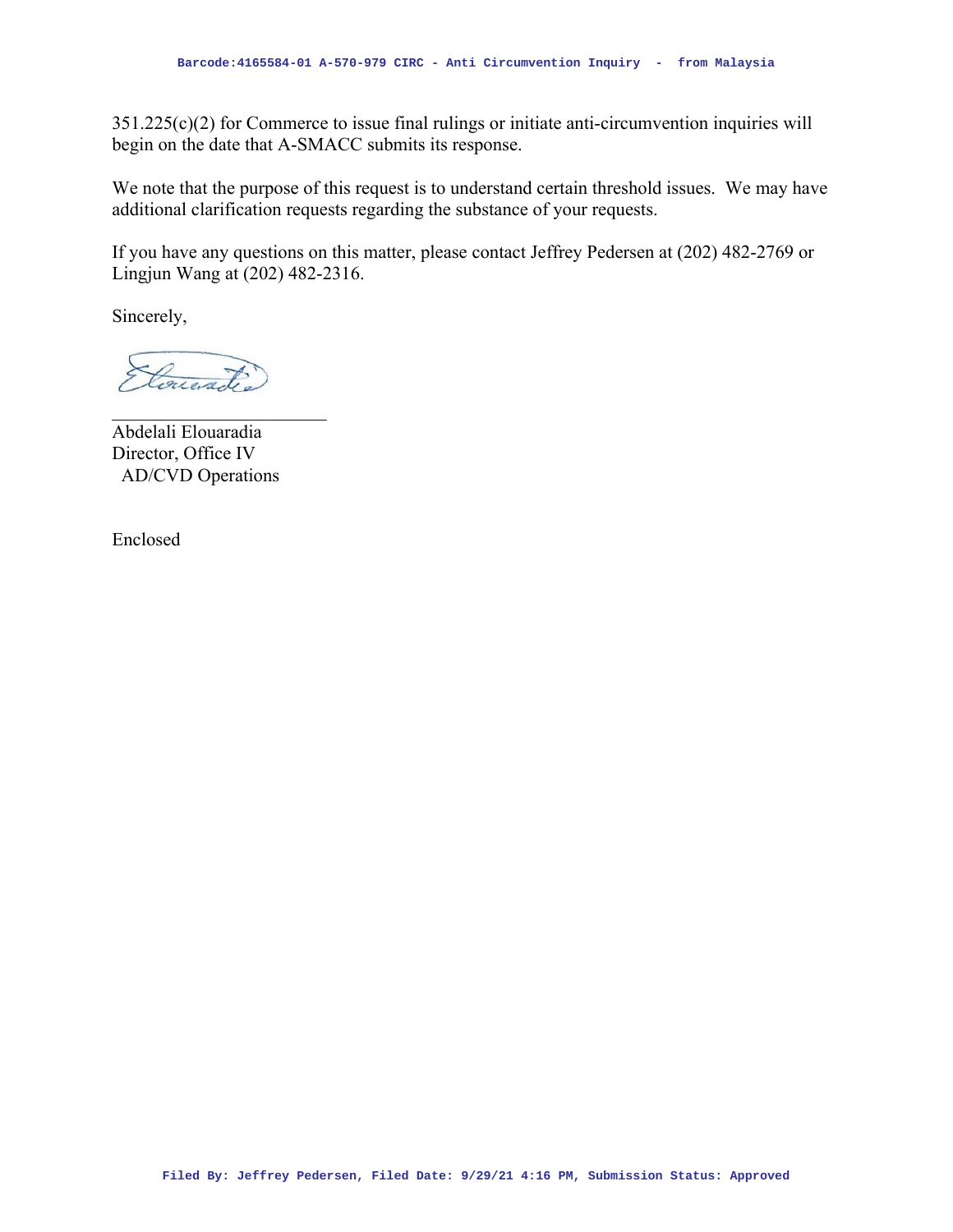## **ATTACHMENT**

## Requests for Information Concerning Domestic Parties

- 1. Section 771(9)(F) of the Tariff Act of 1930, as amended (the Act) defines an "interested party" to include "an association, *a majority of whose members* is composed of interested parties described in subparagraph (C), (D), or (E) with respect to a domestic like product" (emphasis added). It is not clear that A-SMACC meets this requirement since A-SMACC did not state in its circumvention allegation that the named companies constituted the entire membership of A-SMACC. Please:
	- a. Demonstrate how A-SMACC is an interested party under section 771(9)(F) of the Act.
	- b. Identify the full name and address of each member of A-SMACC.
	- c. Describe the operations of each member of A-SMACC.
- 2. Provide evidence that a majority of the A-SMACC members listed in the requests for an anticircumvention inquiry qualify as interested parties within the meaning of either section  $771(9)(C)$ , (D) or (E) of the Act.
- 3. In your submission of August 27, 2021, you claimed that " $\{g\}$  iven Chinese" manufacturers' current dominance of the solar supply chain from polysilicon to ingot to wafer as well as the vast majority of other raw material inputs, and the pervasive influence of the Government of China, A-SMACC members reasonably believe that they will face retaliation and other forms of harm as a result of their status as members of A-SMACC in requesting a circumvention ruling, and thus that their competitive positions may be harmed, were their identities to be revealed." A-SMACC claimed that this amounts to "substantial harm to the competitive position" of its members within the meaning of 19 CFR 351.105(c)(11).

To evaluate your claim of "substantial harm," we require additional information regarding the members of A-SMACC. Please respond to the following requests.

- a. Please explain in more detail why you believe each member of A-SMACC will face retaliation and other forms of harm as a result of its status as a member of A-SMACC. Please provide any reasonably available evidence supporting your claim of potential retaliation with respect to each member of A-SMACC. This can include information and evidence pertaining to each member's current or potential future business relationships, sourcing patterns, customers, etc.
- b. Since the filing of A-SMACC's circumvention allegation, please identify whether A-SMACC is aware of any attempts by Chinese entities to determine the identities of the members of A-SMACC, or to determine which U.S. companies are not members of A-SMACC.
- c. Since the filing of A-SMACC's circumvention allegation, please identify whether A-SMACC is aware of any attempts at retaliation against A-SMACC members.
- d. Please provide any other evidence of substantial harm beyond retaliation relevant to a showing consistent with 19 CFR  $351.105(c)(11)$ .